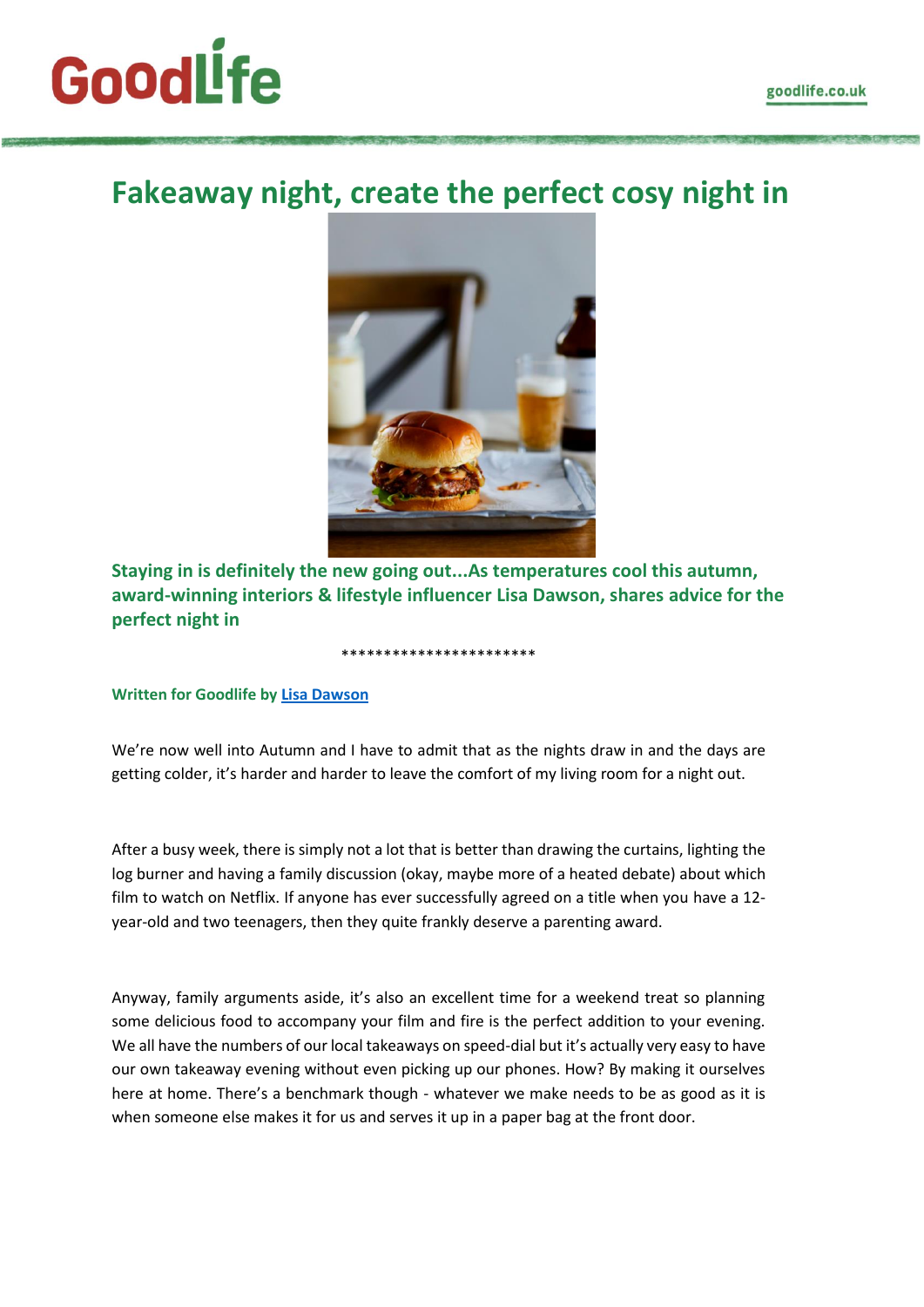So, how do you create the perfect Fakeaway Night In...

## **Up The Ambience**

The first step is to make the evening feel special. You might not be going out, but that doesn't mean that you can't put the effort in for a night to remember. Pull out all the stops. Create a cosy atmosphere in the living space by lighting the candles and dimming the lights; draw the curtains and if you have a fire, ensure you've plenty of logs stacked to keep it going for the duration. There's nothing that screams welcoming ambience more than a roaring log burner on a rainy evening

#### **Bring In the Texture**

Autumn is the perfect season for upping your textile game so make sure you have plenty of cushions and throws to keep you warm and relaxed on your favourite sofa. Vary the textures fora layered effect that will draw the eye-go for chunky wool, velvets, and faux fur in earthy, seasonal colours to create a look that is both cosy and luxe. Make sure that you have a stack of soft textured throws on hand so that there is enough for everyone.

### **Make It Special**

A big night in is the perfect time to bring out your best crockery – don't save your favourite plates and dishes for extra special events. Add a pretty tablecloth and set the table (or coffee table if you're not planning to leave the living room), making each place setting individual with a napkin and maybe something green from the garden. I'm a big fan of using what you've got and make great use of the eucalyptus in my garden by adding clippings to my tablescapes. And finally, don't forget to add your most loved glassware so that you can toast to your perfect evening in.

#### **Plan In Advance**

Planning is the key to success and that certainly applies when you're deciding on the movie of the night. Canvas opinion at least the day before and set it all up ready to go so that there is no chance of discussion or possible debate that will spoil the intended ambience (especially when you've worked so hard to perfect it). Make sure you have all ingredients on hand to create the Fakeaway meal and stock up your fridge with your choice of beverage. And don't forget the essential box of chocolates (or two) for a post dinner treat. Announce to your guests when they need to arrive (even if you're just advising your family to be on the sofa) so that there is no confusion as to timings and you're ready to go.

#### **Perfect The Fakeaway**

You've ticked all the boxes and are more than ready to create the star of the show – the perfect Fakeaway. My family's go to takeaway is a burger, layered with salad, mayo and plenty of melted cheese. But how to recreate this at home? I try and incorporate more plant-based food in our diets, and it's made extra easy for me with [Goodlife Spicy Veg Beanburgers,](https://www.goodlife.co.uk/2018/11/16/spicy-veg-beanburger-with-a-kick-of-chipotle-chilli/) which we style up as Vegan Dirty Burgers. Layered up with baby gem lettuce, beef steak tomato, gherkins and caramelised red onions with melted vegan mozzarella and cheddar and topped with chipotle and mustard sauce, they taste as good as they sound and are always a hit. They also come straight from the freezer (along with the French fries that we like to team them with) so are a really easy to plan meal with minimum fuss. The perfect Fakeaway Night In? Nailed it!